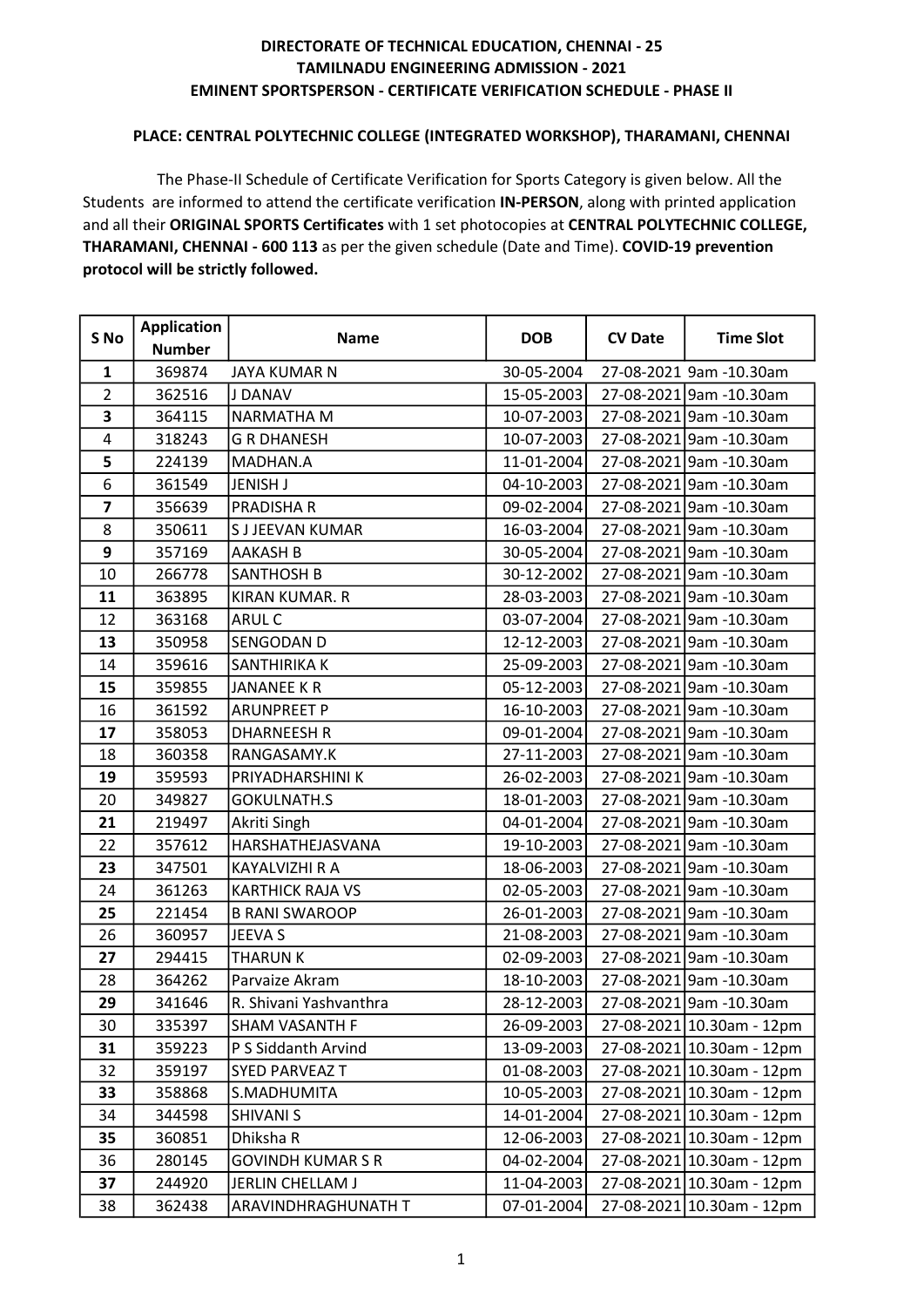| S No | <b>Application</b> | <b>Name</b>             | <b>DOB</b> | <b>CV Date</b> | <b>Time Slot</b>          |
|------|--------------------|-------------------------|------------|----------------|---------------------------|
|      | <b>Number</b>      |                         |            |                |                           |
| 39   | 360054             | Akash T                 | 03-06-2003 |                | 27-08-2021 10.30am - 12pm |
| 40   | 360401             | ANTONY JOHN ROBEES A    | 09-01-2004 |                | 27-08-2021 10.30am - 12pm |
| 41   | 362317             | Nandhini                | 30-06-2004 |                | 27-08-2021 10.30am - 12pm |
| 42   | 266351             | <b>SUWATHISREE A</b>    | 13-10-2004 |                | 27-08-2021 10.30am - 12pm |
| 43   | 348304             | SHREE VARSHINI J        | 06-07-2003 |                | 27-08-2021 10.30am - 12pm |
| 44   | 336430             | Parimi Srikar Saketram  | 27-03-2004 |                | 27-08-2021 10.30am - 12pm |
| 45   | 359606             | YASAR ARAFATH N         | 19-05-1997 |                | 27-08-2021 10.30am - 12pm |
| 46   | 363640             | <b>BALAJI S</b>         | 13-07-2004 |                | 27-08-2021 10.30am - 12pm |
| 47   | 358542             | <b>HARIHARAN A</b>      | 10-10-2003 |                | 27-08-2021 10.30am - 12pm |
| 48   | 361096             | <b>KATHIRVELAN K</b>    | 11-10-2003 |                | 27-08-2021 10.30am - 12pm |
| 49   | 207280             | S KAVIN DHARSHINI       | 22-05-2003 |                | 27-08-2021 10.30am - 12pm |
| 50   | 360923             | <b>BHARATHVAJ S</b>     | 26-11-2003 |                | 27-08-2021 10.30am - 12pm |
| 51   | 258557             | VISHNU VARTHINI T       | 21-08-2003 |                | 27-08-2021 10.30am - 12pm |
| 52   | 362696             | SANGEETHA E             | 09-07-2004 |                | 27-08-2021 10.30am - 12pm |
| 53   | 206061             | <b>MANJUNATHAN S</b>    | 29-04-2004 |                | 27-08-2021 10.30am - 12pm |
| 54   | 357584             | PRADEEP KUMAR. K        | 24-12-2003 |                | 27-08-2021 10.30am - 12pm |
| 55   | 363470             | POORNASRIMK             | 29-07-2004 |                | 27-08-2021 10.30am - 12pm |
| 56   | 280146             | <b>K KAVIN</b>          | 19-12-2003 |                | 27-08-2021 10.30am - 12pm |
| 57   | 356818             | <b>HARINIC</b>          | 17-10-2003 |                | 27-08-2021 10.30am - 12pm |
| 58   | 353659             | <b>GOBALAKRISHNAN S</b> | 28-03-2004 |                | 27-08-2021 12pm - 1.30pm  |
| 59   | 359022             | VEERAMANIKANDAN K       | 02-07-2001 |                | 27-08-2021 12pm - 1.30pm  |
| 60   | 227183             | Naveen Kumar            | 23-03-2003 |                | 27-08-2021 12pm - 1.30pm  |
| 61   | 220615             | JAGADEESH K             | 30-04-2003 |                | 27-08-2021 12pm - 1.30pm  |
| 62   | 320187             | <b>AAKASH S</b>         | 19-11-2003 |                | 27-08-2021 12pm - 1.30pm  |
| 63   | 349597             | <b>AISHWARYA SREE V</b> | 16-03-2004 |                | 27-08-2021 12pm -1.30pm   |
| 64   | 292170             | Sarumathi.v.p           | 03-12-2003 |                | 27-08-2021 12pm -1.30pm   |
| 65   | 353197             | <b>HARIHARAN N</b>      | 05-02-2004 |                | 27-08-2021 12pm - 1.30pm  |
| 66   | 359159             | DEEPADHARSHINI S M      | 09-04-2004 |                | 27-08-2021 12pm - 1.30pm  |
| 67   | 361408             | RAJSHREE.N.M.           | 25-10-2003 |                | 27-08-2021 12pm -1.30pm   |
| 68   | 300172             | <b>BALA MURUGAN A</b>   | 18-02-2004 |                | 27-08-2021 12pm - 1.30pm  |
| 69   | 359955             | ANBU G K                | 12-01-2004 |                | 27-08-2021 12pm - 1.30pm  |
| 70   | 359491             | SHYAMSUNDAR G M         | 09-03-2004 |                | 27-08-2021 12pm -1.30pm   |
| 71   | 357293             | <b>DURITHAN A</b>       | 18-02-2004 |                | 27-08-2021 12pm - 1.30pm  |
| 72   | 354656             | <b>SAM SEBASTIN .T</b>  | 13-04-2004 |                | 27-08-2021 12pm -1.30pm   |
| 73   | 223678             | <b>KANISHWAR K</b>      | 23-01-2004 |                | 27-08-2021 12pm - 1.30pm  |
| 74   | 357009             | <b>FATEEN ALI L</b>     | 28-07-2004 |                | 27-08-2021 12pm -1.30pm   |
| 75   | 320059             | Pavithra                | 03-10-2003 |                | 27-08-2021 12pm - 1.30pm  |
| 76   | 361082             | <b>KANISH K</b>         | 05-12-2003 |                | 27-08-2021 12pm - 1.30pm  |
| 77   | 299033             | S Harish                | 14-10-2003 |                | 27-08-2021 12pm - 1.30pm  |
| 78   | 360349             | <b>SUJITHA M</b>        | 02-08-2003 |                | 27-08-2021 12pm - 1.30pm  |
| 79   | 358017             | Manikandan K            | 22-02-2004 |                | 27-08-2021 12pm - 1.30pm  |
| 80   | 363150             | <b>RUDHRAN S</b>        | 21-12-2003 |                | 27-08-2021 12pm - 1.30pm  |
| 81   | 354907             | THIRUVENGADAM D         | 04-10-2001 |                | 27-08-2021 12pm - 1.30pm  |
| 82   | 362181             | S.THEENAPPAN            | 26-05-2003 |                | 27-08-2021 12pm - 1.30pm  |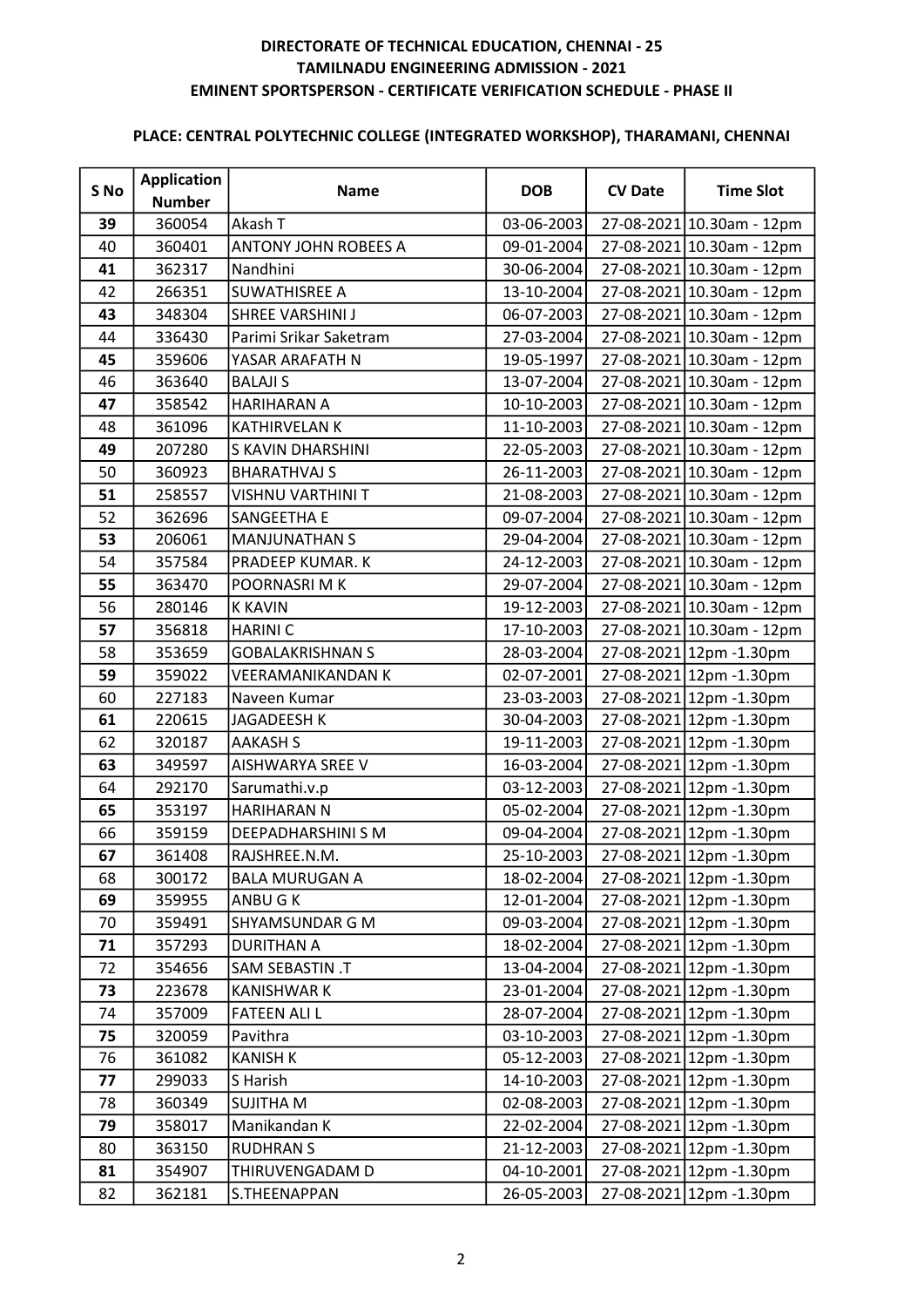| S No | <b>Application</b><br><b>Number</b> | <b>Name</b>               | <b>DOB</b>       | <b>CV Date</b> | <b>Time Slot</b>              |
|------|-------------------------------------|---------------------------|------------------|----------------|-------------------------------|
| 83   | 215268                              | Harish R                  | 20-09-2003       |                | 27-08-2021 12pm - 1.30pm      |
| 84   | 363638                              | Bharath Chandran. M       | 30-10-2003       |                | 27-08-2021 12pm - 1.30pm      |
| 85   | 358327                              | <b>MONIKA P</b>           | 22-10-2003       |                | 27-08-2021 12pm - 1.30pm      |
| 86   | 327037                              | MERWIN JOSH W             | 06-10-2003       |                | 27-08-2021 2pm -3.30pm        |
| 87   | 304470                              | SRINATH.S                 | 17-07-2003       |                | 27-08-2021 2pm -3.30pm        |
| 88   | 357202                              | <b>SANJEEV P</b>          | 30-12-2003       |                | 27-08-2021 2pm -3.30pm        |
| 89   | 356184                              | Shamanth.S                | 04-10-2003       |                | 27-08-2021 2pm -3.30pm        |
| 90   | 359856                              | <b>SUBADHARSHINI K</b>    | 06-07-2004       |                | 27-08-2021 2pm -3.30pm        |
| 91   | 302954                              | MUTHAIAH MURALIDHARAN K   | 06-12-2003       |                | 27-08-2021 2pm -3.30pm        |
| 92   | 335720                              | Jagadeshvar prasanna.D    | 18-02-2004       |                | 27-08-2021 2pm -3.30pm        |
| 93   | 358240                              | Pushparaj                 | 27-12-2003       |                | 27-08-2021 2pm -3.30pm        |
| 94   | 357601                              | <b>GOKUL N</b>            | 24-01-2004       |                | 27-08-2021 2pm -3.30pm        |
| 95   | 293842                              | Pyreddy John Amrith Reddy | 05-09-2004       |                | 27-08-2021 2pm -3.30pm        |
| 96   | 343415                              | Aswanth S                 | 04-10-2003       |                | 27-08-2021 2pm -3.30pm        |
| 97   | 360897                              | <b>DINESH</b>             | 22-03-2003       |                | 27-08-2021 2pm -3.30pm        |
| 98   | 344668                              | <b>JEFRIN A</b>           | 24-07-2004       |                | 27-08-2021 2pm -3.30pm        |
| 99   | 359195                              | <b>NANDESH M</b>          | 30-06-2004       |                | 27-08-2021 2pm -3.30pm        |
| 100  | 361903                              | Sathish kumar M           | 04-04-2004       |                | 27-08-2021 2pm -3.30pm        |
| 101  | 359740                              | <b>SHRUTHIKA S</b>        | 29-10-2003       |                | 27-08-2021 2pm -3.30pm        |
| 102  | 304722                              | PRIYADHARSHINI S          | 21-11-2003       |                | 27-08-2021 2pm - 3.30pm       |
| 103  | 358574                              | <b>DHANESH K</b>          | 12-02-2004       |                | 27-08-2021 2pm -3.30pm        |
| 104  | 361741                              | <b>KAVIYA V</b>           | 12-10-2003       |                | 27-08-2021 2pm -3.30pm        |
| 105  | 338974                              | santhiya                  | 14-04-2004       |                | 27-08-2021 2pm -3.30pm        |
| 106  | 357780                              | <b>VIKRAM N</b>           | 04-04-2003       |                | 27-08-2021 2pm -3.30pm        |
| 107  | 316328                              | <b>JEYASHREE J</b>        | 12-05-2003       |                | 27-08-2021 2pm -3.30pm        |
| 108  | 346855                              | VARAGUNARAJAN K           | 14-01-2003       |                | 27-08-2021 2pm -3.30pm        |
| 109  | 357091                              | MANIKANDAN V              | 16-09-2003       |                | 27-08-2021 2pm -3.30pm        |
| 110  | 299197                              | S.M.SHIVANI               | 04-10-2003       |                | 27-08-2021 2pm -3.30pm        |
| 111  | 339864                              | <b>VARSHA VARDHINI R</b>  | 30-10-2003       |                | 27-08-2021 2pm -3.30pm        |
| 112  | 360162                              | A M JANANI                | 17-06-2003       |                | 27-08-2021 2pm -3.30pm        |
| 113  | 354702                              | C S ROHIT KUMAR           | 26-10-2003       |                | 27-08-2021 2pm -3.30pm        |
| 114  | 331758                              | NITHEESH D                | 20-07-2004       |                | 27-08-2021 3.30pm - 5pm       |
| 115  | 277115                              | <b>SHANKARI R</b>         | 14-10-2003       |                | $27 - 08 - 2021$ 3.30pm - 5pm |
| 116  | 329567                              | Samyuktha Varshini M      | 25-01-2004       |                | 27-08-2021 3.30pm - 5pm       |
| 117  | 361150                              | Deepak Infant A           | 23-09-2000       |                | 27-08-2021 3.30pm - 5pm       |
| 118  | 318255                              | <b>G R WINYA</b>          | 10-07-2003       |                | 27-08-2021 3.30pm - 5pm       |
| 119  | 359225                              | AJAY D                    | 19-05-2004       |                | $27 - 08 - 2021$ 3.30pm - 5pm |
| 120  | 348899                              | S.K.SANJAY                | 07-07-2004       |                | 27-08-2021 3.30pm - 5pm       |
| 121  | 309809                              | <b>SANGAVIR</b>           | 24-11-2003       |                | 27-08-2021 3.30pm - 5pm       |
| 122  | 359799                              | ARASU THANGA PANDI M      | 16-10-2003       |                | 27-08-2021 3.30pm - 5pm       |
| 123  | 359718                              | <b>SONI KUMARI</b>        | 21-02-2004       |                | 27-08-2021 3.30pm - 5pm       |
| 124  | 339562                              | ARAVINTH BALAJI T         | $01 - 05 - 2004$ |                | 27-08-2021 3.30pm - 5pm       |
| 125  | 359492                              | PRABHAKARAN R             | 26-08-2002       |                | 27-08-2021 3.30pm - 5pm       |
| 126  | 282234                              | S.Harini                  | 20-10-2003       |                | 27-08-2021 3.30pm - 5pm       |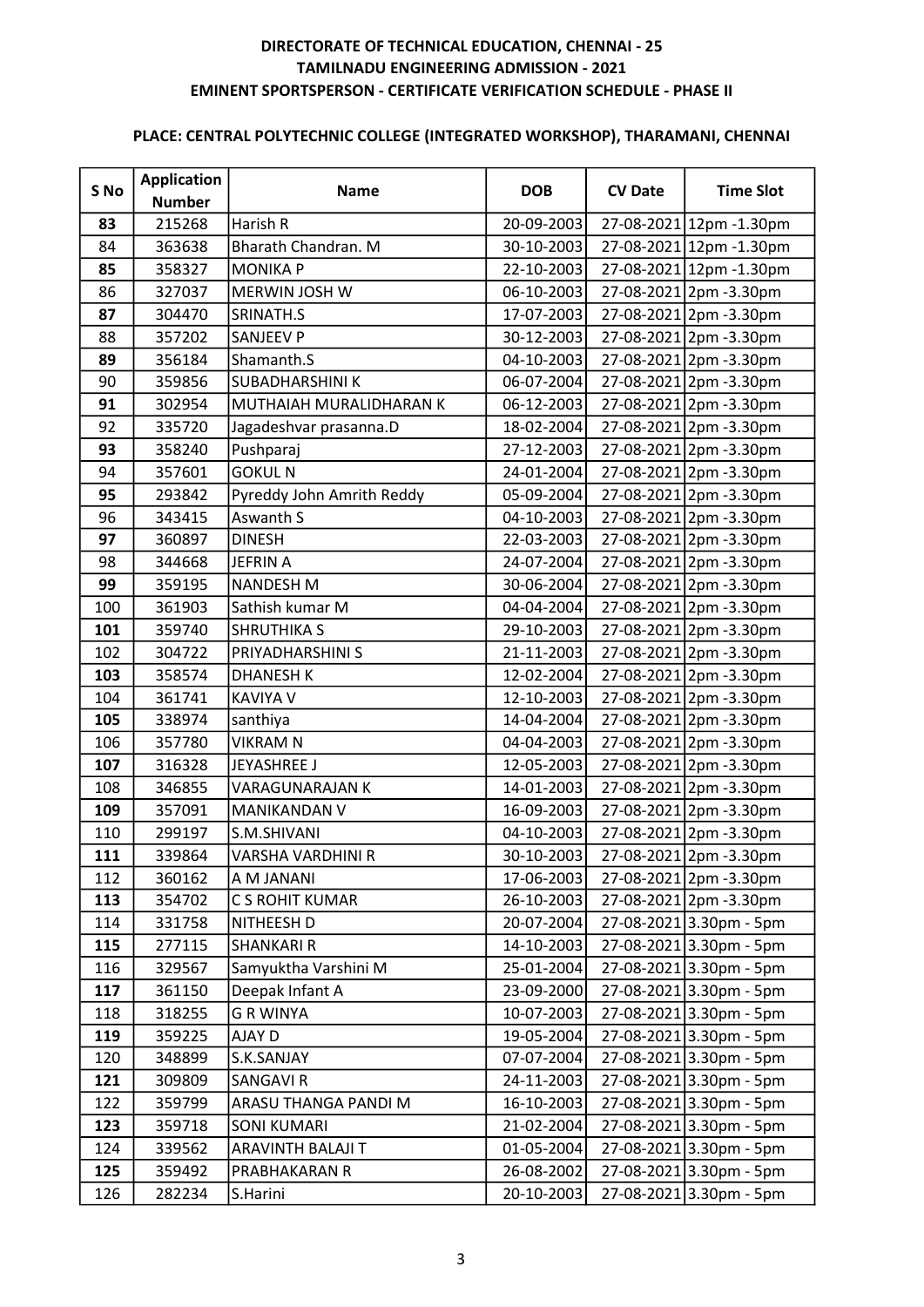| S No | <b>Application</b> | <b>Name</b>                       | <b>DOB</b>       | <b>CV Date</b> | <b>Time Slot</b>              |
|------|--------------------|-----------------------------------|------------------|----------------|-------------------------------|
|      | <b>Number</b>      |                                   |                  |                |                               |
| 127  | 282791             | A.Aravindh                        | 20-09-2003       |                | 27-08-2021 3.30pm - 5pm       |
| 128  | 212007             | POOJA S                           | 24-12-2003       |                | $27 - 08 - 2021$ 3.30pm - 5pm |
| 129  | 346012             | <b>SUBAM</b>                      | 21-12-2003       |                | 27-08-2021 3.30pm - 5pm       |
| 130  | 269746             | <b>JEYA SHREE S</b>               | 15-07-2003       |                | 27-08-2021 3.30pm - 5pm       |
| 131  | 297147             | <b>ABISHEK M</b>                  | 31-05-2004       |                | 27-08-2021 3.30pm - 5pm       |
| 132  | 247863             | <b>UMA DEVI B</b>                 | $07 - 12 - 2003$ |                | 27-08-2021 3.30pm - 5pm       |
| 133  | 260739             | <b>MANIKANDAN S</b>               | 26-05-2004       |                | 27-08-2021 3.30pm - 5pm       |
| 134  | 220551             | <b>KISHORE PRASATH N S</b>        | 19-09-2003       |                | $27 - 08 - 2021$ 3.30pm - 5pm |
| 135  | 206276             | Indhurekha P                      | 04-09-2003       |                | 27-08-2021 3.30pm - 5pm       |
| 136  | 253409             | Ragulraj P                        | 10-02-2004       |                | 27-08-2021 3.30pm - 5pm       |
| 137  | 296253             | <b>KARAN NOVA A</b>               | 14-04-2004       |                | 27-08-2021 3.30pm - 5pm       |
| 138  | 363786             | <b>SANJITH S</b>                  | 14-07-2003       |                | 27-08-2021 3.30pm - 5pm       |
| 139  | 373175             | <b>LOGESHWARAN P</b>              | 25-09-2002       |                | 27-08-2021 3.30pm - 5pm       |
| 140  | 374227             | <b>MADHUMITRAKS</b>               | 12-01-2004       |                | 27-08-2021 3.30pm - 5pm       |
| 141  | 342211             | <b>GOMATHIN</b>                   | 14-01-2004       |                | 28-08-2021 9am -10.30am       |
| 142  | 347976             | <b>GANDHODI SAI ACHYUTH RAYAL</b> | 29-12-2003       |                | 28-08-2021 9am -10.30am       |
| 143  | 374516             | <b>MADHAPPANT</b>                 | 11-06-2003       |                | 28-08-2021 9am -10.30am       |
| 144  | 374204             | <b>VEDHA NIVASHINI A</b>          | 24-04-2004       |                | 28-08-2021 9am -10.30am       |
| 145  | 359183             | SUTHIR KUMAR.M                    | 13-03-2002       |                | 28-08-2021 9am -10.30am       |
| 146  | 343787             | <b>KABILAN B V</b>                | 12-06-2002       |                | 28-08-2021 9am -10.30am       |
| 147  | 369406             | THAMIZHARASI. M                   | 02-12-2003       |                | 28-08-2021 9am -10.30am       |
| 148  | 372852             | V.P.MAAMANNAN                     | 31-05-2003       |                | 28-08-2021 9am -10.30am       |
| 149  | 373486             | <b>VARUN PRASAT B</b>             | 15-10-2003       |                | 28-08-2021 9am -10.30am       |
| 150  | 365442             | shreyas                           | 22-08-2001       |                | 28-08-2021 9am -10.30am       |
| 151  | 367294             | YOGESHWARAN D                     | 25-08-2004       |                | 28-08-2021 9am -10.30am       |
| 152  | 370407             | SANTHOSH VARMA S                  | 08-10-2003       |                | 28-08-2021 9am -10.30am       |
| 153  | 367051             | SRIKANTH B K                      | 01-07-2002       |                | 28-08-2021 9am -10.30am       |
| 154  | 320689             | SELVASWEETY A                     | 19-02-2004       |                | 28-08-2021 9am -10.30am       |
| 155  | 371610             | MONIKA.M                          | 14-04-2003       |                | 28-08-2021 9am -10.30am       |
| 156  | 367498             | Vishwa. R                         | 30-07-2004       |                | 28-08-2021 9am -10.30am       |
| 157  | 366671             | SRINITHI G                        | 02-01-2004       |                | 28-08-2021 9am -10.30am       |
| 158  | 370446             | Dharshini.R                       | 12-01-2004       |                | 28-08-2021 9am -10.30am       |
| 159  | 367782             | AMITHASRI K                       | 26-03-2004       |                | 28-08-2021 9am -10.30am       |
| 160  | 366429             | <b>VELMURUGAN S</b>               | 02-02-2004       |                | 28-08-2021 9am -10.30am       |
| 161  | 365615             | <b>BAGYA SAMYUKTHA J</b>          | 27-06-2004       |                | 28-08-2021 9am -10.30am       |
| 162  | 365113             | PRATHAB M                         | 25-06-2004       |                | 28-08-2021 9am -10.30am       |
| 163  | 361699             | PRASANTH B                        | 18-02-2001       |                | 28-08-2021 9am -10.30am       |
| 164  | 301008             | NISHANTH JP                       | 11-07-2003       |                | 28-08-2021 9am -10.30am       |
| 165  | 367130             | <b>ABINAYA S</b>                  | 18-02-2004       |                | 28-08-2021 9am -10.30am       |
| 166  | 221419             | Kumaran Charan                    | 12-03-2003       |                | 28-08-2021 9am -10.30am       |
| 167  | 366272             | PRATHAP SAGAR R                   | 12-04-2004       |                | 28-08-2021 9am -10.30am       |
| 168  | 349036             | Darshan S                         | 11-06-2003       |                | 28-08-2021 9am -10.30am       |
| 169  | 374598             | Dharshini N                       | 24-05-2003       |                | 28-08-2021 10.30am - 12pm     |
| 170  | 354324             | LOKESH NARAYAN V G                | 08-11-2003       |                | 28-08-2021 10.30am - 12pm     |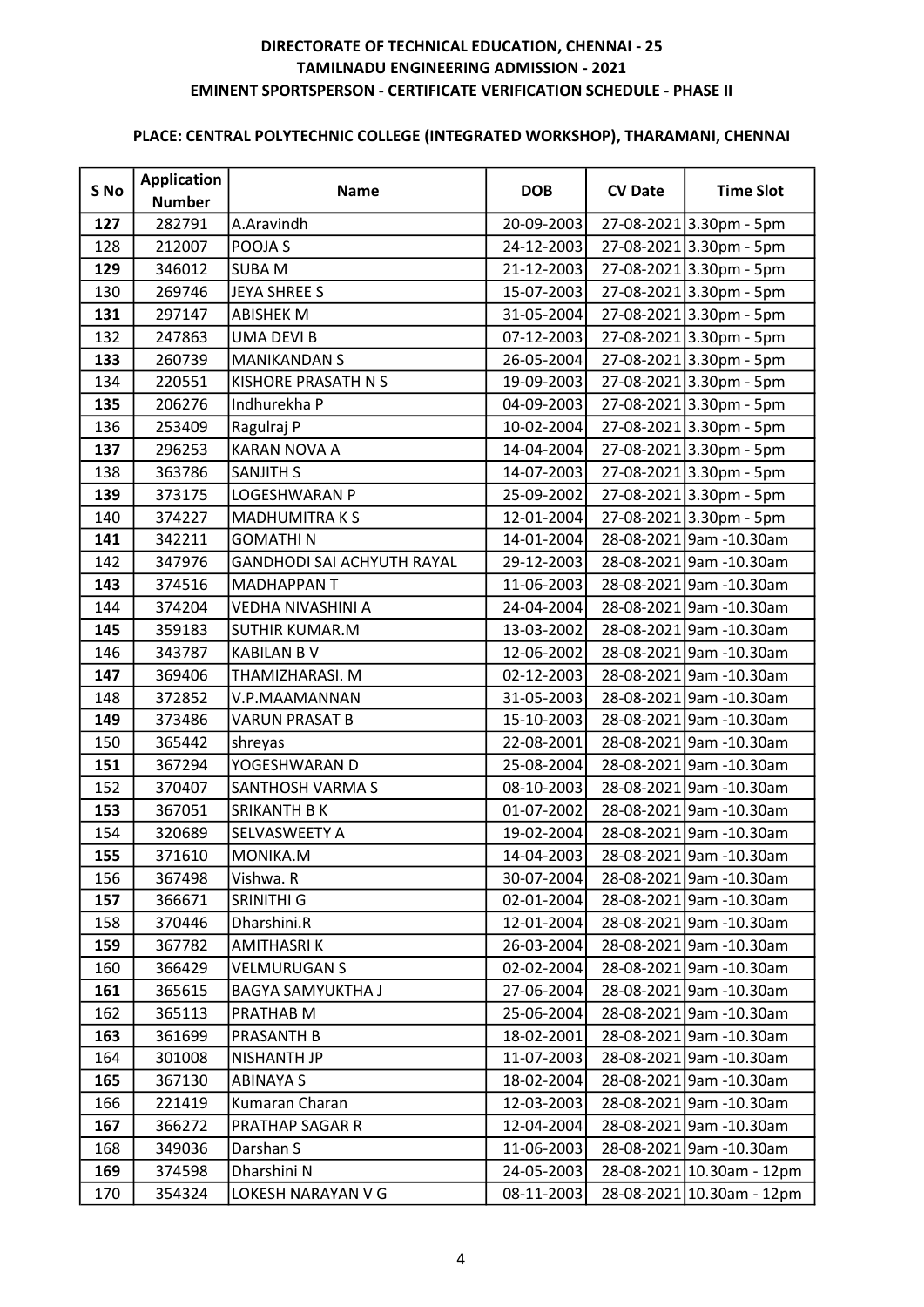| S No | <b>Application</b> | <b>Name</b>             | <b>DOB</b> | <b>CV Date</b> | <b>Time Slot</b>          |
|------|--------------------|-------------------------|------------|----------------|---------------------------|
|      | <b>Number</b>      |                         |            |                |                           |
| 171  | 372072             | SANTHOSHSIVAN V         | 10-07-2004 |                | 28-08-2021 10.30am - 12pm |
| 172  | 373820             | <b>MANIGANDAN R</b>     | 29-04-2004 |                | 28-08-2021 10.30am - 12pm |
| 173  | 365511             | <b>VINAYPRITHIK K R</b> | 17-03-2004 |                | 28-08-2021 10.30am - 12pm |
| 174  | 369776             | <b>VIDHYA J</b>         | 11-08-2004 |                | 28-08-2021 10.30am - 12pm |
| 175  | 300870             | M.Vivetha               | 16-09-2002 |                | 28-08-2021 10.30am - 12pm |
| 176  | 364158             | Abinaya M               | 09-04-2004 |                | 28-08-2021 10.30am - 12pm |
| 177  | 294791             | <b>NANDHINI R</b>       | 30-09-2003 |                | 28-08-2021 10.30am - 12pm |
| 178  | 364854             | ABDUL RAHIM G           | 08-10-2002 |                | 28-08-2021 10.30am - 12pm |
| 179  | 213103             | DIVAKARAN N             | 31-03-2004 |                | 28-08-2021 10.30am - 12pm |
| 180  | 364999             | NITHYASRI P             | 26-08-2003 |                | 28-08-2021 10.30am - 12pm |
| 181  | 365099             | <b>LAVANESH M</b>       | 17-08-2003 |                | 28-08-2021 10.30am - 12pm |
| 182  | 368504             | Dev prasanth R.G.       | 09-07-2003 |                | 28-08-2021 10.30am - 12pm |
| 183  | 321167             | JEFFRY EDILBERT J       | 18-08-2003 |                | 28-08-2021 10.30am - 12pm |
| 184  | 368578             | <b>SREELAKSHMI S</b>    | 29-11-2003 |                | 28-08-2021 10.30am - 12pm |
| 185  | 370764             | M. Arthika              | 30-09-2003 |                | 28-08-2021 10.30am - 12pm |
| 186  | 372982             | JEFFCORWIN J            | 29-05-2004 |                | 28-08-2021 10.30am - 12pm |
| 187  | 374724             | <b>VIGNESH R</b>        | 09-09-2003 |                | 28-08-2021 10.30am - 12pm |
| 188  | 365022             | PRASANNA N              | 21-09-2003 |                | 28-08-2021 10.30am - 12pm |
| 189  | 369594             | RANJITH KUMAR R S       | 21-11-2003 |                | 28-08-2021 10.30am - 12pm |
| 190  | 371491             | V DHARANIDHARAN         | 20-07-2003 |                | 28-08-2021 10.30am - 12pm |
| 191  | 369291             | <b>MANOJ K</b>          | 12-10-2003 |                | 28-08-2021 10.30am - 12pm |
| 192  | 366072             | HARIHARASUDHAN G        | 20-06-2003 |                | 28-08-2021 10.30am - 12pm |
| 193  | 364526             | <b>KISHORE KUMAR M</b>  | 27-12-2003 |                | 28-08-2021 10.30am - 12pm |
| 194  | 325657             | AnugrahaPJ              | 15-03-2002 |                | 28-08-2021 10.30am - 12pm |
| 195  | 283961             | <b>KRUTHIKA KR</b>      | 21-10-2003 |                | 28-08-2021 10.30am - 12pm |
| 196  | 292525             | NITHYASHREe.R.L         | 06-08-2003 |                | 28-08-2021 10.30am - 12pm |
| 197  | 372164             | ARUL KUMAR M            | 31-01-2004 |                | 28-08-2021 12pm - 1.30pm  |
| 198  | 364758             | <b>SUBHASHINI S</b>     | 11-01-2002 |                | 28-08-2021 12pm - 1.30pm  |
| 199  | 369396             | <b>KABILAN M</b>        | 06-10-2003 |                | 28-08-2021 12pm - 1.30pm  |
| 200  | 374360             | Tentu Shrichandrakala   | 26-01-2004 |                | 28-08-2021 12pm - 1.30pm  |
| 201  | 371619             | <b>LUCKNESH A</b>       | 29-01-2004 |                | 28-08-2021 12pm - 1.30pm  |
| 202  | 366870             | <b>RITHISH R</b>        | 12-03-2004 |                | 28-08-2021 12pm - 1.30pm  |
| 203  | 365076             | UDHAYA THIRUPPATHI R    | 03-09-2003 |                | 28-08-2021 12pm - 1.30pm  |
| 204  | 364250             | <b>AGARWINT</b>         | 02-05-2003 |                | 28-08-2021 12pm - 1.30pm  |
| 205  | 278263             | <b>KRISHNA KR</b>       | 21-10-2003 |                | 28-08-2021 12pm -1.30pm   |
| 206  | 363915             | <b>ABISHEK R</b>        | 20-12-2003 |                | 28-08-2021 12pm - 1.30pm  |
| 207  | 373378             | <b>MAHAVISHNU R</b>     | 01-08-2003 |                | 28-08-2021 12pm - 1.30pm  |
| 208  | 367457             | SANTHOSE KUMAR C        | 31-12-2003 |                | 28-08-2021 12pm - 1.30pm  |
| 209  | 372101             | SHRINIVASAN P V         | 17-07-2003 |                | 28-08-2021 12pm - 1.30pm  |
| 210  | 310159             | Puratchiyan R           | 29-10-2004 |                | 28-08-2021 12pm - 1.30pm  |
| 211  | 372555             | Meenalokshini           | 13-07-2003 |                | 28-08-2021 12pm - 1.30pm  |
| 212  | 242651             | <b>BASKARAN D</b>       | 20-05-2003 |                | 28-08-2021 12pm - 1.30pm  |
| 213  | 367368             | DEVA VIRATHAN M         | 02-04-2003 |                | 28-08-2021 12pm - 1.30pm  |
| 214  | 366540             | SIBISIDDHARTH R M       | 18-08-2003 |                | 28-08-2021 12pm - 1.30pm  |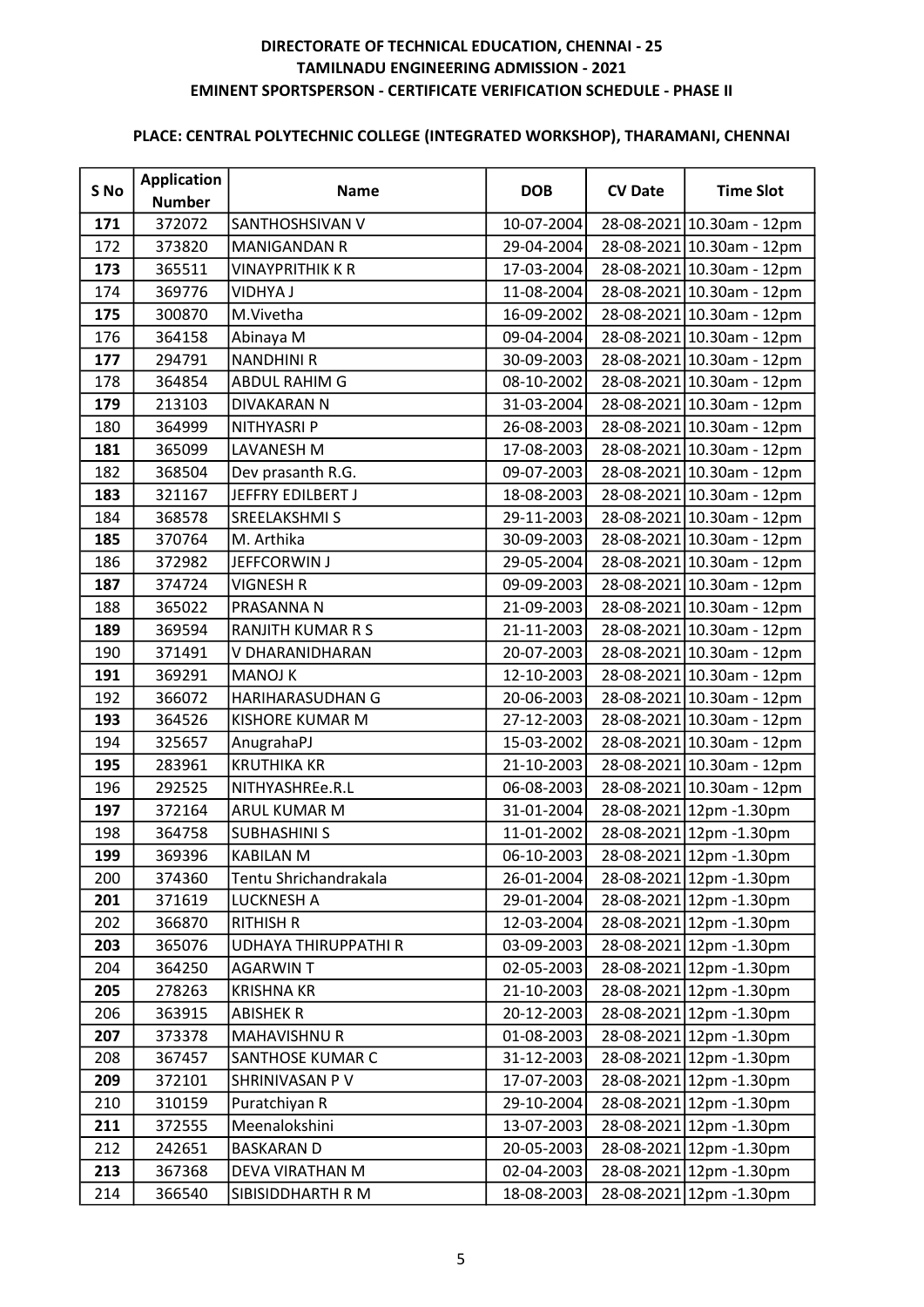| S No | <b>Application</b><br><b>Number</b> | <b>Name</b>               | <b>DOB</b>       | <b>CV Date</b> | <b>Time Slot</b>         |
|------|-------------------------------------|---------------------------|------------------|----------------|--------------------------|
| 215  | 313660                              | Kishor.s                  | 29-11-2003       |                | 28-08-2021 12pm - 1.30pm |
| 216  | 370958                              | <b>KOUSHIRAM N</b>        | 30-08-2003       |                | 28-08-2021 12pm -1.30pm  |
| 217  | 209169                              | V SHASVAT VIJAY           | 13-05-2003       |                | 28-08-2021 12pm -1.30pm  |
| 218  | 345741                              | PARTHESWARAN B            | 30-07-2004       |                | 28-08-2021 12pm - 1.30pm |
| 219  | 361841                              | <b>NANDHINIS</b>          | 09-04-2003       |                | 28-08-2021 12pm - 1.30pm |
| 220  | 209100                              | Dhanush T                 | 04-10-2003       |                | 28-08-2021 12pm - 1.30pm |
| 221  | 373167                              | NITHYASHREE R L           | 06-08-2003       |                | 28-08-2021 12pm - 1.30pm |
| 222  | 285951                              | V Lijesh Karthik          | 30-01-2004       |                | 28-08-2021 12pm - 1.30pm |
| 223  | 367227                              | Manoj                     | 02-07-2003       |                | 28-08-2021 12pm - 1.30pm |
| 224  | 374065                              | THANUSH KUMAR P           | 05-09-2002       |                | 28-08-2021 12pm - 1.30pm |
| 225  | 374419                              | Hariharan G A             | 17-10-2003       |                | 28-08-2021 2pm -3.30pm   |
| 226  | 369264                              | navantheetha k            | 01-10-2003       |                | 28-08-2021 2pm -3.30pm   |
| 227  | 277993                              | ps yupin karki            | 24-03-2003       |                | 28-08-2021 2pm -3.30pm   |
| 228  | 368599                              | G Harish                  | 25-08-2003       |                | 28-08-2021 2pm -3.30pm   |
| 229  | 312546                              | Sujina C                  | 27-11-2003       |                | 28-08-2021 2pm -3.30pm   |
| 230  | 241767                              | ALANA MARIA KOSHY         | 02-08-2003       |                | 28-08-2021 2pm -3.30pm   |
| 231  | 368789                              | <b>BHUVANESH N</b>        | 02-10-2003       |                | 28-08-2021 2pm -3.30pm   |
| 232  | 374381                              | P.JEYASAKTHI              | 01-02-2003       |                | 28-08-2021 2pm -3.30pm   |
| 233  | 317577                              | MUGESH RAJ K              | 21-10-2003       |                | 28-08-2021 2pm -3.30pm   |
| 234  | 294652                              | R.Prathiksha              | 24-02-2004       |                | 28-08-2021 2pm -3.30pm   |
| 235  | 367927                              | <b>DIYAK</b>              | 08-11-2003       |                | 28-08-2021 2pm -3.30pm   |
| 236  | 328941                              | Sakthivelu.p              | 22-10-2003       |                | 28-08-2021 2pm -3.30pm   |
| 237  | 242344                              | NITINSHIVA.S              | 14-02-2004       |                | 28-08-2021 2pm -3.30pm   |
| 238  | 283408                              | <b>BAMMIDI GANESH</b>     | 22-05-2003       |                | 28-08-2021 2pm -3.30pm   |
| 239  | 364861                              | S. Harish                 | 14-10-2003       |                | 28-08-2021 2pm -3.30pm   |
| 240  | 231518                              | JAYA MAHA VARSHINI S      | 20-01-2004       |                | 28-08-2021 2pm -3.30pm   |
| 241  | 374255                              | NITISHKANTH R             | 13-09-2002       |                | 28-08-2021 2pm -3.30pm   |
| 242  | 230599                              | Bammidi Harsha Vardhan    | 10-04-2003       |                | 28-08-2021 2pm -3.30pm   |
| 243  | 365678                              | Krishnakumar.D            | 10-02-2004       |                | 28-08-2021 2pm -3.30pm   |
| 244  | 366341                              | Vasanth.D                 | 04-01-2004       |                | 28-08-2021 2pm -3.30pm   |
| 245  | 293214                              | LOKESH KUMAR S            | 18-05-2004       |                | 28-08-2021 2pm -3.30pm   |
| 246  | 371725                              | VARAGUNA RAJAN K          | 14-01-2003       |                | 28-08-2021 2pm -3.30pm   |
| 247  | 374180                              | <b>BALA MANIKANDAN J</b>  | 11-04-2004       |                | 28-08-2021 2pm -3.30pm   |
| 248  | 334092                              | <b>KEVIN</b>              | 27-11-2003       |                | 28-08-2021 2pm -3.30pm   |
| 249  | 339135                              | <b>JANANIK</b>            | 17-06-2003       |                | 28-08-2021 2pm -3.30pm   |
| 250  | 369284                              | <b>DHARANIYA K</b>        | 21-05-2004       |                | 28-08-2021 2pm -3.30pm   |
| 251  | 263077                              | AJITH P A                 | $01 - 05 - 2003$ |                | 28-08-2021 2pm -3.30pm   |
| 252  | 370410                              | MOHAMED RIAZDEEN M        | 16-03-2004       |                | 28-08-2021 2pm -3.30pm   |
| 253  | 353127                              | <b>ADHITHYAN S</b>        | 22-02-2004       |                | 28-08-2021 3.30pm - 5pm  |
| 254  | 365855                              | <b>AMAN KUMAR S</b>       | 05-02-2003       |                | 28-08-2021 3.30pm - 5pm  |
| 255  | 340384                              | Kivalur Sivakumar Anirudh | 14-04-2003       |                | 28-08-2021 3.30pm - 5pm  |
| 256  | 307110                              | R TARUN KARTHIK           | 28-05-2004       |                | 28-08-2021 3.30pm - 5pm  |
| 257  | 279176                              | R NEELANAND               | 18-01-2004       |                | 28-08-2021 3.30pm - 5pm  |
| 258  | 371837                              | <b>RAGHUL M</b>           | 20-03-2003       |                | 28-08-2021 3.30pm - 5pm  |